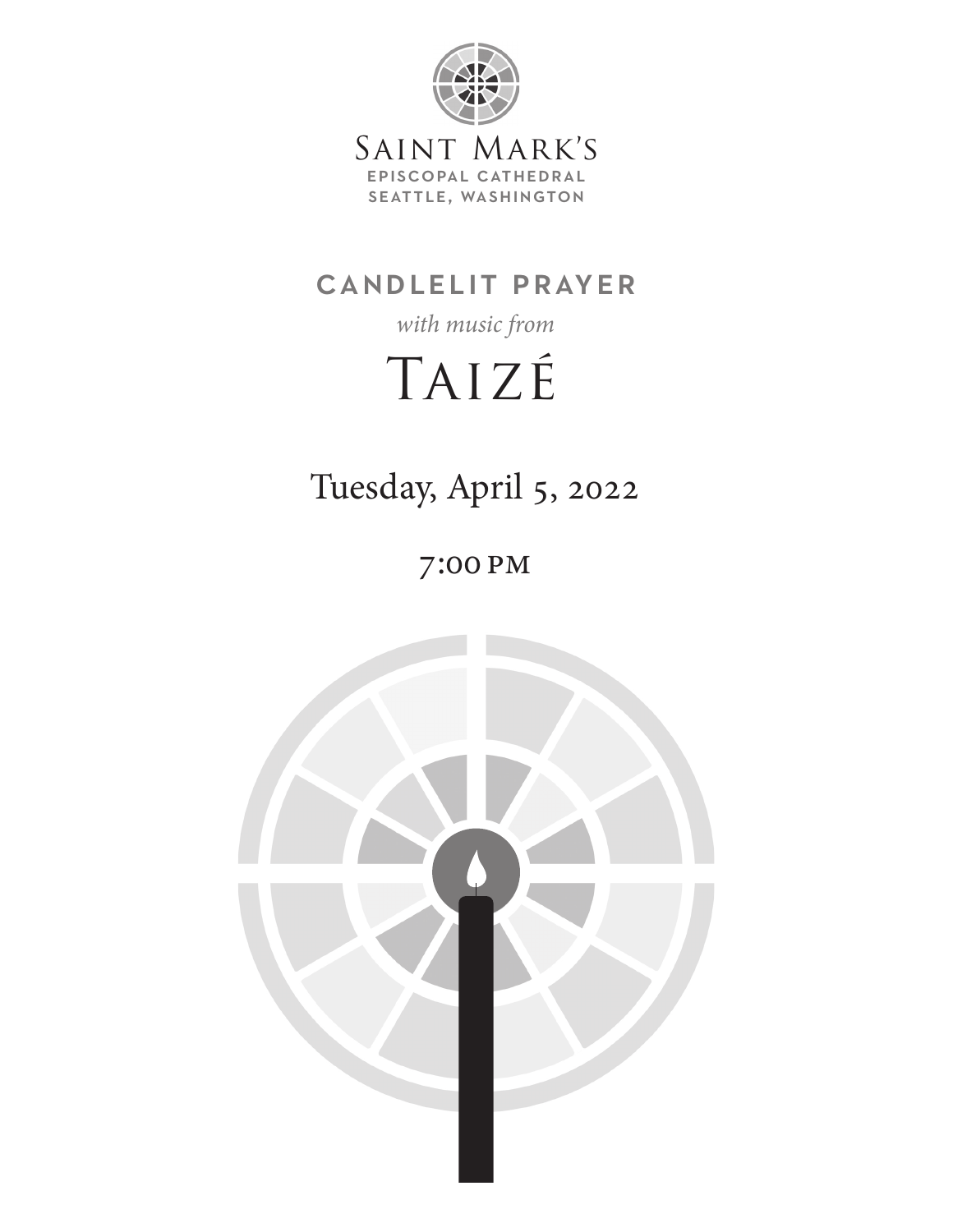Saint Mark's Cathedral acknowledges that we gather on the traditional land of the first people of *Seattle, the Duwamish People, who are still here, and we honor with gratitude the land itself and the life of the Duwamish Tribe.*

*Welcome to Saint Mark's Cathedral and this service of Taizé Prayer. Wherever you are on your spiritual journey, you are welcome here!*

*Taizé Prayer is an ecumenical prayer service that was begun in the 1950s in Taizé, France, by Brother Roger Schütz. The service is marked by alternating between meditative chants, readings, silence, and candle lighting. You are invited to participate using this service leaflet as a guide.*

*To learn more about Taizé Prayer, visit* www.taize.fr/en*.*

*If you are new to Saint Mark's and would like to learn more, please consider completing a newcomer form found in the pew rack, visit* saintmarks.org/newcomers *or simply contact one of the clergy. Grace and peace to you!*

*If you are interested in supporting the Taizé Prayer ministry at Saint Mark's, please speak to Cathedral Sacristan Michael Seewer, or contact him at* [mseewer@saintmarks.org](mailto:mseewer%40saintmarks.org?subject=Taize%20Prayer%20at%20Saint%20Mark%27s)*.*



*As the community gathers, all are invited to settle in silence. You may remain seated throughout the entire service.*

#### **land acknowledgment & welcome**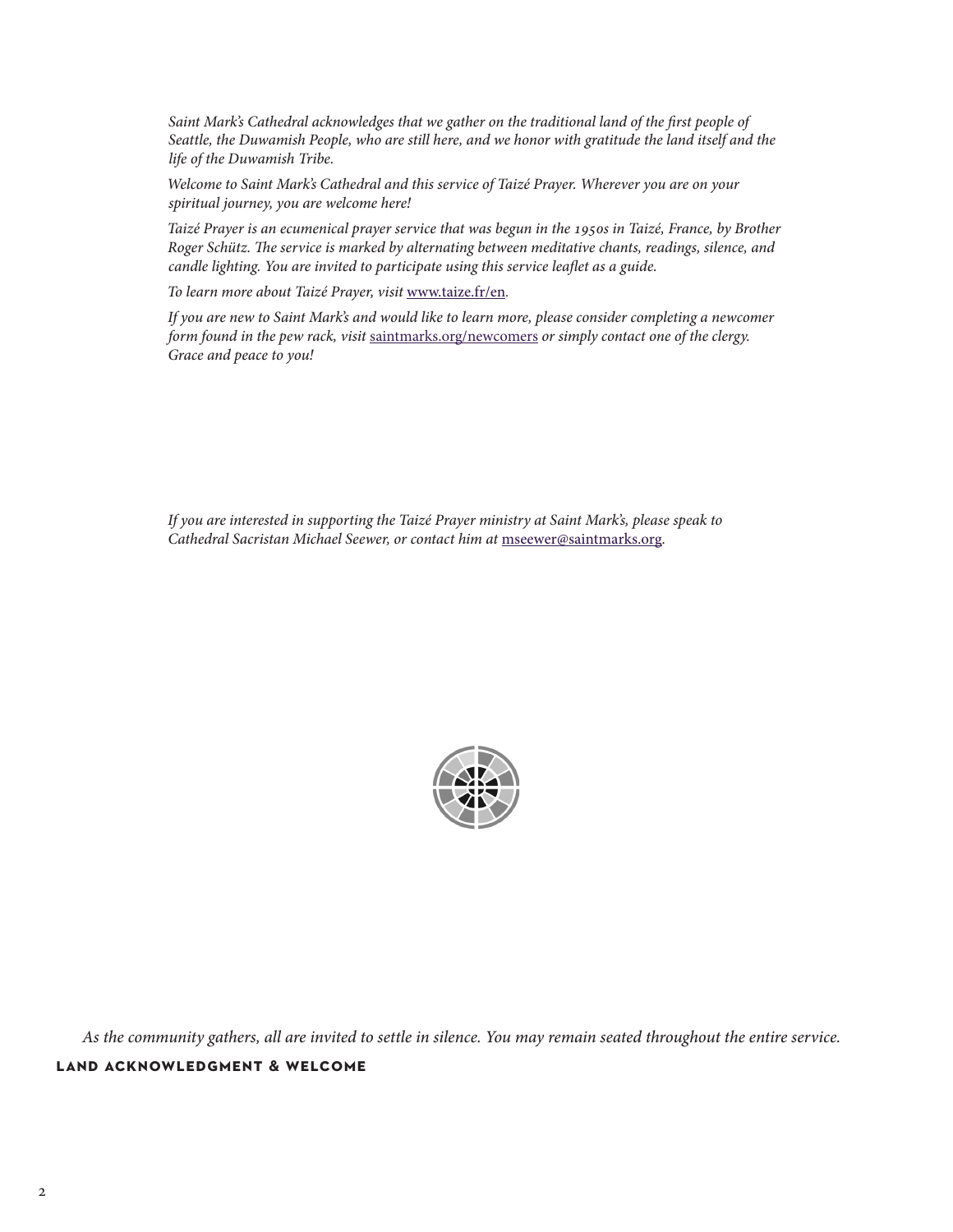*This and each song will repeat for several minutes. All are invited to join in the singing.*

**GATHERING SONG** Let all who are thirsty come words words: Revelation 22:17b,20b

music: Taizé



**psalm** *Psalm 121* ◆ *Levavi oculos The Book of Common Prayer,* p. 779

*Please join the lector in reading the Psalm aloud, starting after the first asterisk.*

TLIFT up my eyes to the hills;  $*$  $\blacksquare$  from where is my help to come?

My help comes from the LORD,  $*$ the maker of heaven and earth.

He will not let your foot be moved  $^\star$ and he who watches over you will not fall asleep.

Behold, he who keeps watch over Israel \* shall neither slumber nor sleep;

The Lorp himself watches over you; \* the Lorp is your shade at your right hand,

So that the sun shall not strike you by day, \* nor the moon by night.

The Lord shall preserve you from all evil; \* it is he who shall keep you safe.

The Lorp shall watch over your going out and your coming in, \* from this time forth for evermore. ◆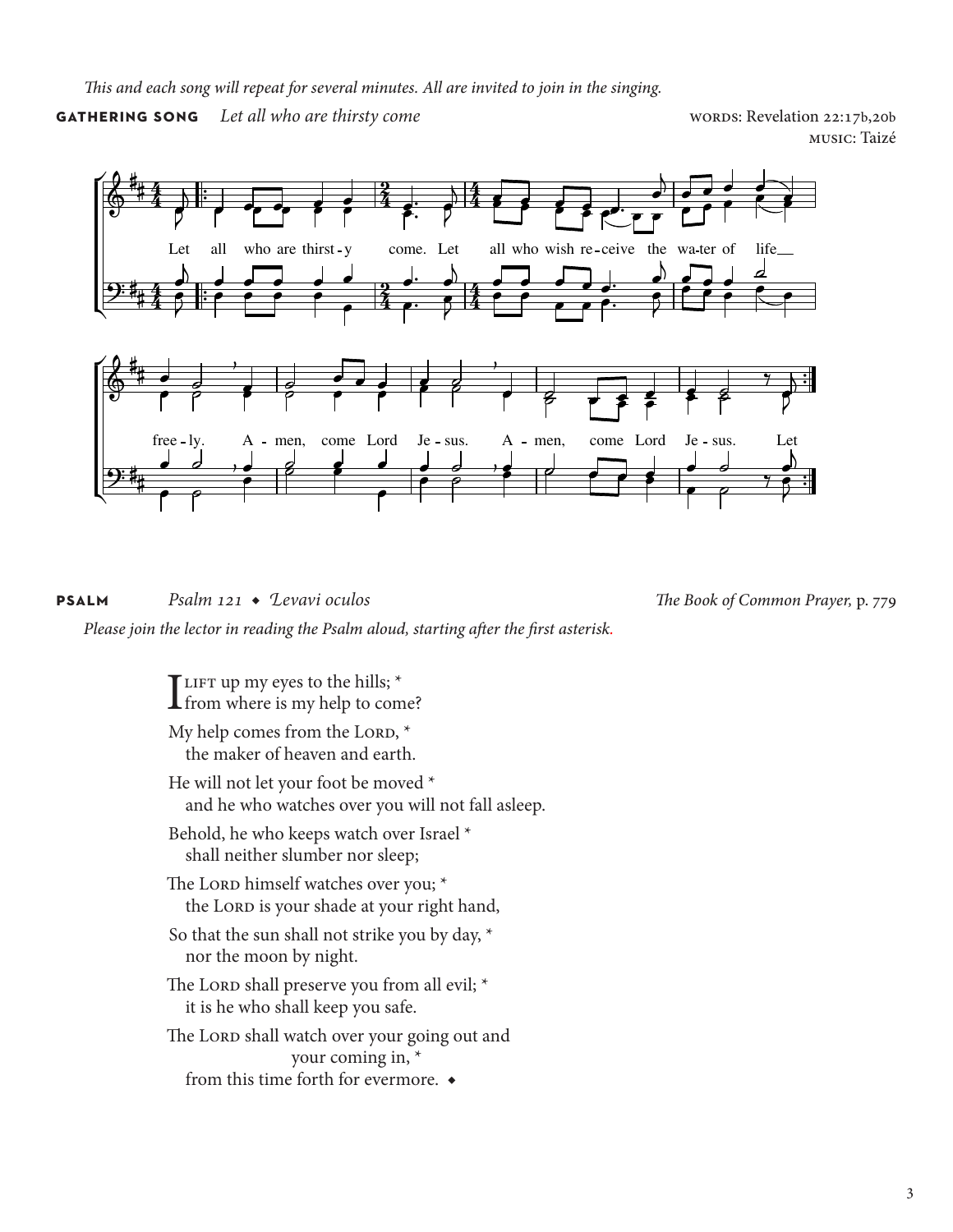**song** *Seek first* words: Taizé music: Jacques Berthier (1923-1994)



#### **reading** *Luke 12:22-31*

Jesus said to his disciples, "Therefore, I say to you, don't worry about your life,<br>what you will eat, or about your body, what you will wear. There is more to life [ESUS said to his disciples, "Therefore, I say to you, don't worry about your life, than food and more to the body than clothing. Consider the ravens: they neither plant nor harvest, they have no silo or barn, yet God feeds them. You are worth so much more than birds! Who among you by worrying can add a single moment to your life? If you can't do such a small thing, why worry about the rest? Notice how the lilies grow. They don't wear themselves out with work, and they don't spin cloth. But I say to you that even Solomon in all his splendor wasn't dressed like one of these. If God dresses grass in the field so beautifully, even though it's alive today and tomorrow it's thrown into the furnace, how much more will God do for you, you people of weak faith! Don't chase after what you will eat and what you will drink. Stop worrying. All the nations of the world long for these things. Your Father knows that you need them. Instead, desire his kingdom and these things will be given to you as well." ◆

*All are invited to remain seated in silence, for yourself and others, and enter into an extended period of meditation.*  **the great silence**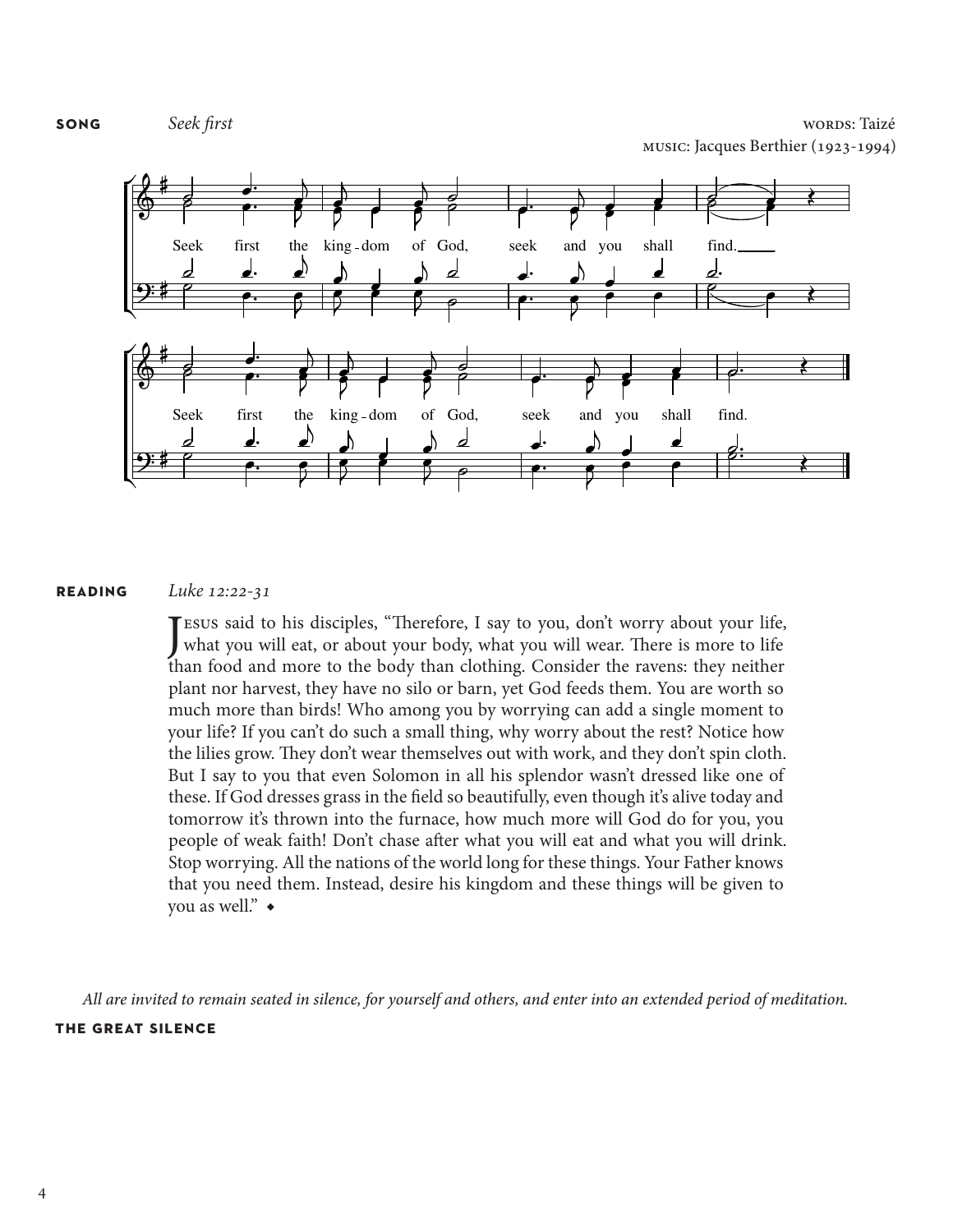

### **song** Stay with me Stay with me

music: Berthier



#### **prayers of intercession**

*The vocalist introduces the Kyrie, all repeat. The intercessor offers the prayers, all repeat the Kyrie when indicated.* 

| Intercessor We celebrate the blessing of our earthly home, part of the vast universe within<br>your creation. We pray:                                                      |
|-----------------------------------------------------------------------------------------------------------------------------------------------------------------------------|
| People Kyrie eleison, Christe eleison.                                                                                                                                      |
| <i>Intercessor</i> We lament the way our habits harm the earth. Move us to repent and to live in<br>harmony with the earth. We pray:                                        |
| People Kyrie eleison, Christe eleison.                                                                                                                                      |
| Intercessor Inspire with your wisdom those whose decisions affect the lives of others so that<br>all may act with integrity and courage. We pray:                           |
| People Kyrie eleison, Christe eleison.                                                                                                                                      |
| <i>Intercessor</i> Breathe fresh life into your Church and inspire us to be your hands in the world.<br>We pray:                                                            |
| People Kyrie eleison, Christe eleison.                                                                                                                                      |
| <i>Intercessor</i> Strengthen us to care for those near and far who are suffering in body, mind, or<br>spirit. We pray:                                                     |
| People Kyrie eleison, Christe eleison.                                                                                                                                      |
| Intercessor Be present with the people of Ukraine, and in your divine wisdom, may wars be<br>made to cease and peace be established everywhere there is conflict. We pray:  |
| People Kyrie eleison, Christe eleison.                                                                                                                                      |
| Intercessor We thank you for Saint Mark and all your saints who have entered your eternal<br>glory. We remember those who have died and entrust them to your love. We pray: |
| People Kyrie eleison, Christe eleison.                                                                                                                                      |

*("Kyrie eleison; Christe eleison" is Greek for "Lord, have mercy; Christ, have mercy.")*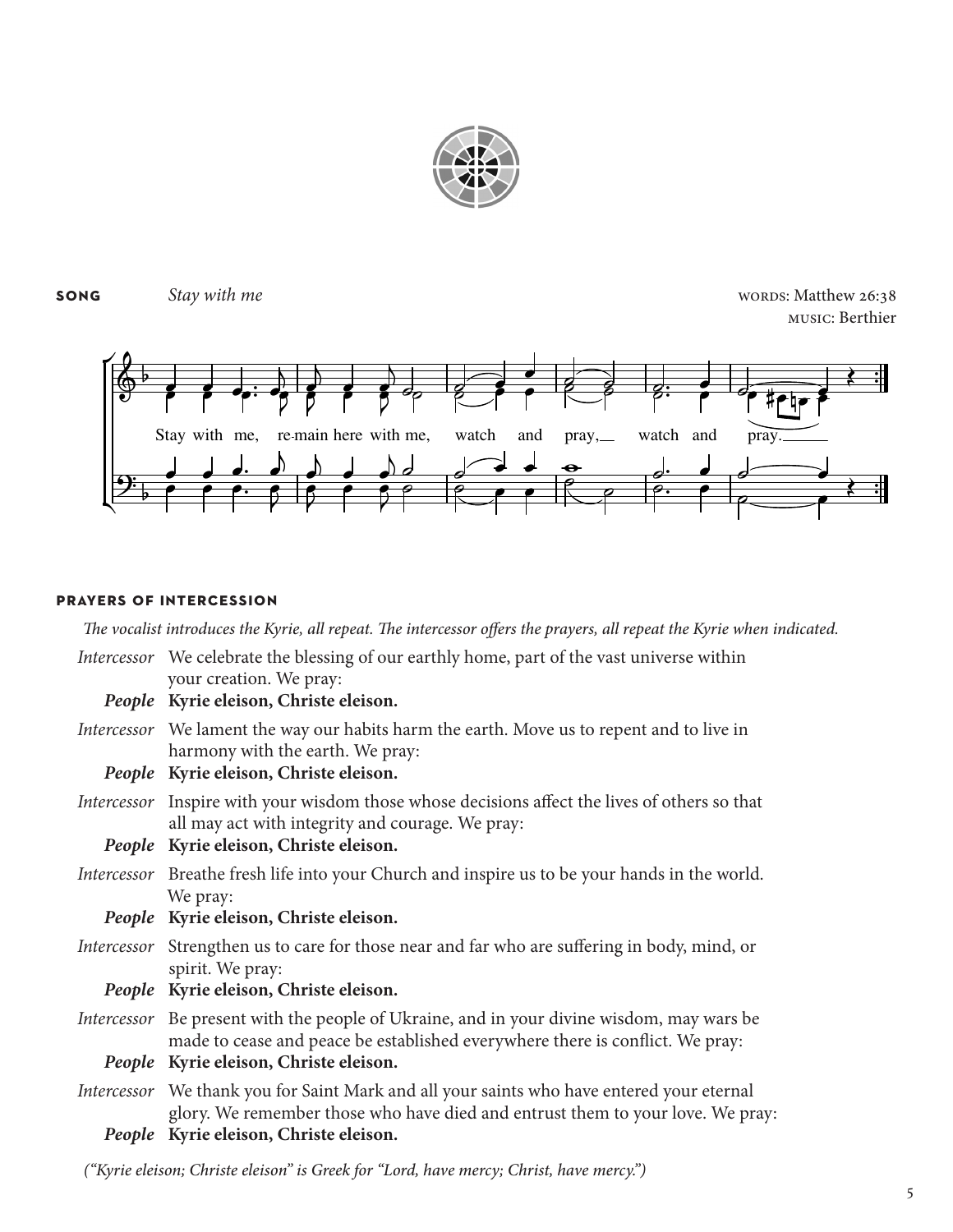#### **candle lighting**

All are invited to bring the prayers in your heart to Christ, symbolized by lighting a single candle in the candle *bowl. Please place your candle as close to the center as possible, working outward as more candles are added.*



**song during candle lighting** *Bless the Lord* words: Psalm 103:1-4

music: Berthier

#### **the lord's prayer** (*prayed by all*)

**Heavenly Father, heavenly Mother, holy and blessed is your name. We pray for your reign of peace to come, we pray that your will be done, on earth as it is in heaven. Give us this day the bread we need, give it to those who have not enough. Let forgiveness flow between us. Deliver us from evil. For yours is the power and the glory and the mercy now and forever. Amen.**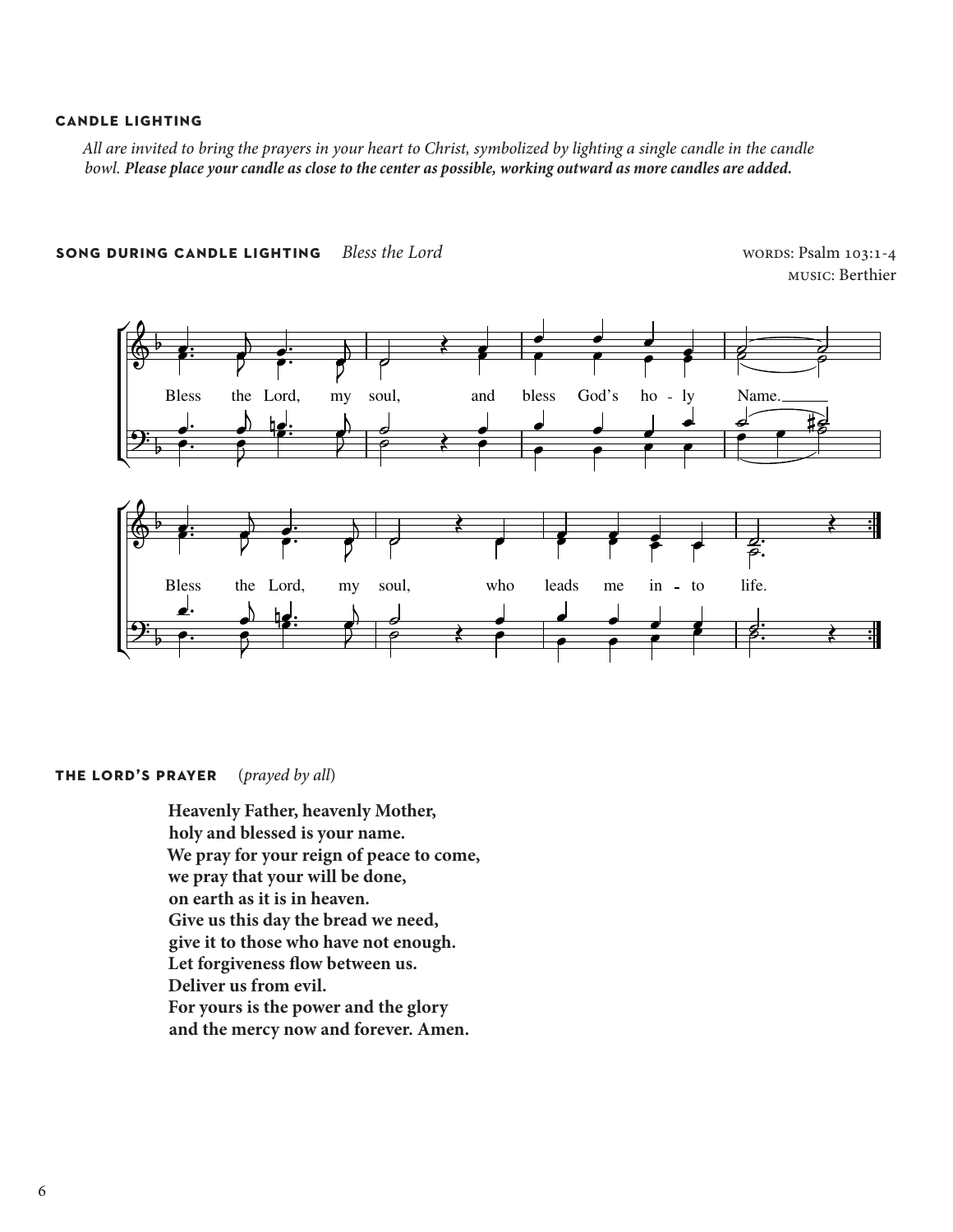#### **closing prayer**

WHERE is the source of hope and joy for us? We find it in you, God of love,<br>who never stops searching for us and finds in us the profound beauty of the human soul. **Amen.**

*– Brother Roger Schütz, founder of Taizé*

**closing song** *Nada te turbe* words: Teresa of Ávila (1515-1582) music: Berthier



*Thank you for attending this Candlelit Prayer service with music from Taizé at Saint Mark's Cathedral. Please consider supporting the ministries of Saint Mark's by placing money in the offering basket as you leave, or using Venmo (please put* Taize *in the memo line; the four-digit code is 2076 if asked). May God's peace be with you this night and always.*